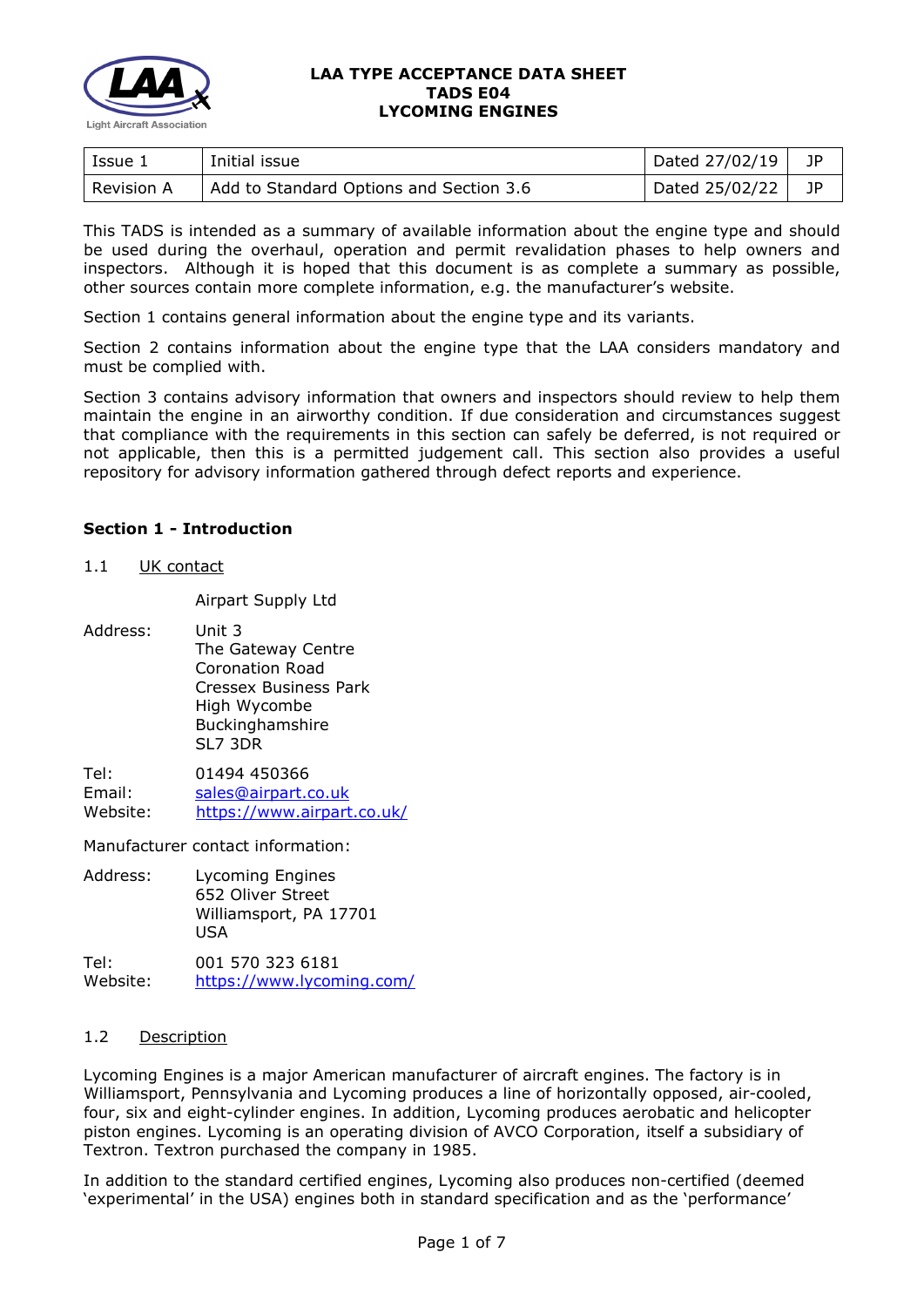

Thunderbolt engines. These engines are mostly equivalent to certified types but may have noncertified components installed such as fuel injection systems. Lycoming uses a 'Y' prefix for noncertified engines although some companies may change this. For instance, Van's Aircraft Inc uses an 'X' prefix on non-certified Lycoming factory engines that they supply for their aircraft.

## *Engine Model Designation*

Lycoming uses a code throughout their engine variant numbers based on the engine's configuration. For example, an AEIO-360-A1B6D engine model's code can be broken down into three sections:

- 1. Prefix: AEIO
- 2. Displacement: 360<br>3. Suffix: A1B6D
- 3. Suffix:

The current basic Lycoming engine models are identified primarily by their displacement in cubic inches as follows:

| <b>Model Series</b> | Power (HP) | No of Cylinders | Remarks       |
|---------------------|------------|-----------------|---------------|
| 145                 | $55 - 75$  | 4               | Certified     |
| 233                 | 115        | 4               | Non-certified |
| 235                 | < 125      | 4               | Certified     |
| 290                 | 127-140    | 4               | Certified     |
| 320                 | 150-160    | 4               | Certified     |
| 360                 | 145-210    | 4               | Certified     |
| 390                 | 210        | 4               | Certified     |
| 435                 | 190-260    | 6               | Certified     |
| 480                 | 270-340    | 6               | Certified     |
| 540                 | 235-360    | 6               | Certified     |
| 580                 | 315        | 6               | Certified     |
| 720                 | 400        | 8               | Certified     |

The engine code prefix identifies some of an engine's major configuration details:

| Prefix | Description                                                            |
|--------|------------------------------------------------------------------------|
| A      | Aerobatic (dry sump)                                                   |
| AE     | Aerobatic (wet sump with inverted oil system)                          |
| E      | Electronic                                                             |
| G      | Geared                                                                 |
| H      | Horizontal helicopter                                                  |
| I      | Fuel injected                                                          |
|        | Left hand rotation crankshaft (counter clockwise viewed from the rear) |
| м      | Drone                                                                  |
| O      | Horizontally opposed cylinders                                         |
| R      | Radial type engine                                                     |
| S      | Supercharged                                                           |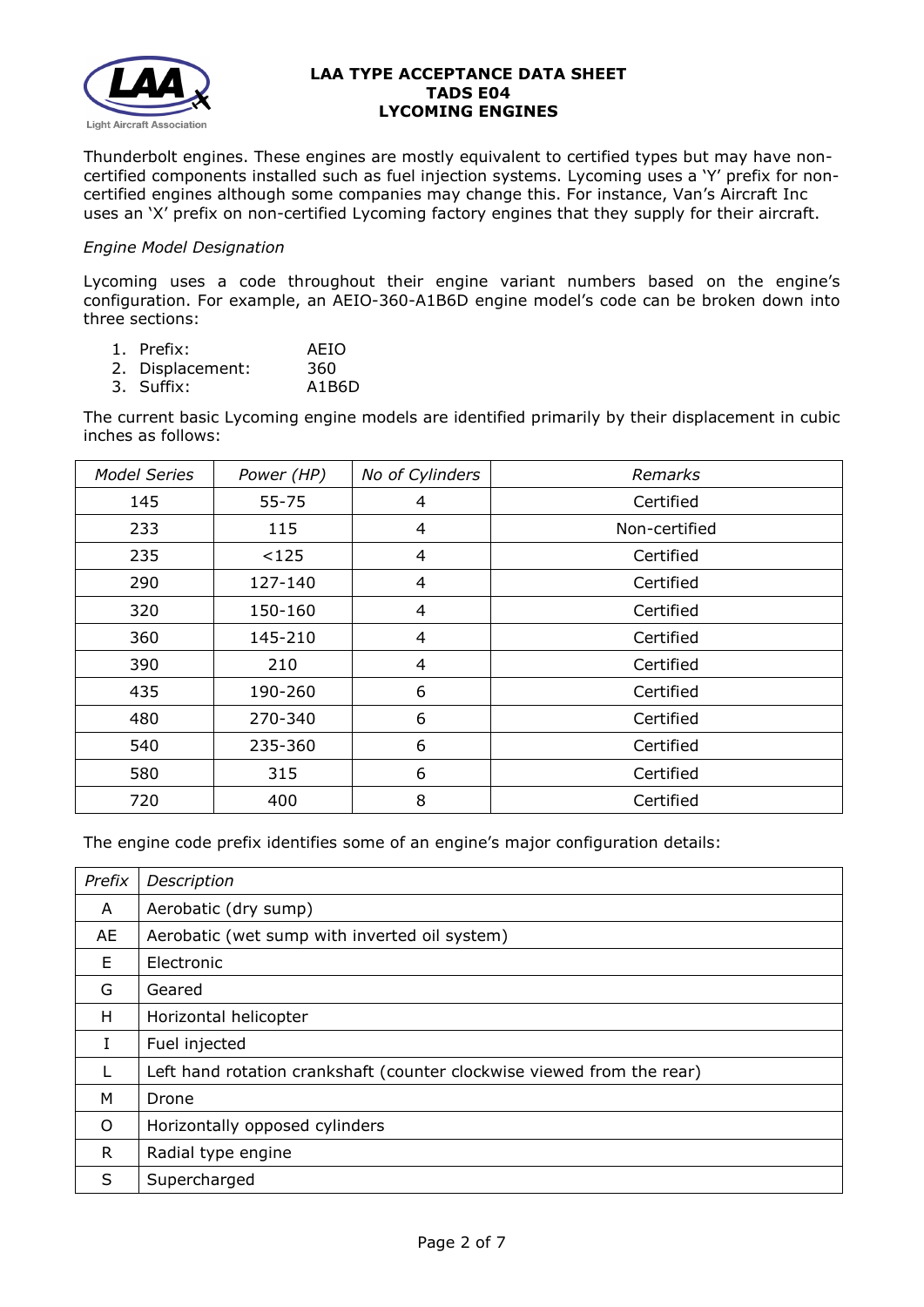

| Turbocharged                                    |
|-------------------------------------------------|
| Vertical plane crankshaft. Usually implies 'H'. |
| Non-certified engine                            |

The engine code suffix identifies further details of the engine's configuration and subsequent changes to a particular engine model. Engines only utilise relevant suffix numbers so some engines may have a two-digit suffix, whilst others have more. For instance, an engine without a counter-balanced crankshaft will not have the fourth digit and only engines fitted with a (single drive) dual magneto will have the D' as the fifth digit.

| <b>Suffix</b> | Description               |
|---------------|---------------------------|
| First digit   | Power section and rating  |
| Second digit  | Nose section              |
| Third digit   | Accessory section         |
| Fourth digit  | Counterweight application |
| Fifth digit   | Dual magneto              |

A list of the differences between various Lycoming engine model variants can be found in [Lycoming SSP-110-1.](file://DELLSBS2011/LAA%20Data/Home/ENGINEER/TADS/_In%20draft/9xx%20LYCOMING/9xx/SSP-110-1%20Certificated%20Engines.pdf)

# *Non-Certified and Cloned Lycoming Engines*

A number of manufacturers produce non-certified engines based on Lycoming designs and these are termed 'cloned' Lycoming engines by LAA Engineering. Further information on these engines can be found in LAA Technical Leaflet [TL 3.15: Non-Certified and Cloned Lycoming Engines.](http://www.lightaircraftassociation.co.uk/engineering/TechnicalLeaflets/Mods%20and%20Repairs/TL%203.15%20Non-certified%20Lycoming%20Engines.pdf)

# **Section 2 Mandatory information for owners, operators and inspectors**

At all times, responsibility for the maintenance and airworthiness of an aircraft rests with the owner. A condition stated on a Permit to Fly requires that: *"the aircraft shall be maintained in an airworthy condition".* 

### 2.1 Lifed Items

LAA Technical Leaflet [TL 2.23 Engine Overhaul Life and Operating 'On Condition'](http://www.lightaircraftassociation.co.uk/engineering/TechnicalLeaflets/Operating%20An%20Aircraft/TL%202%2023%20Engine%20overhaul%20life%20and%20operating%20on-condition.pdf) provides a large amount of information on dealing with engine life for LAA administered aircraft.

Lycoming publishes the recommended Time Before Overhaul (TBO) limits for their engines in [Service Instruction SI 1009BC.](file://DELLSBS2011/LAA%20Data/Home/ENGINEER/TADS/_In%20draft/9xx%20LYCOMING/9xx/SI1009BC%20TBO%20Schedule.pdf)

[Lycoming Technical Publications](https://www.lycoming.com/contact/knowledge-base/publications?field_category_tid=60) should be monitored for revisions to engine TBO and other lifed items.

## 2.2 Operator's manual

Operator's manuals are available for free download from [Lycoming Technical Publications.](https://www.lycoming.com/contact/knowledge-base/publications?field_category_tid=60)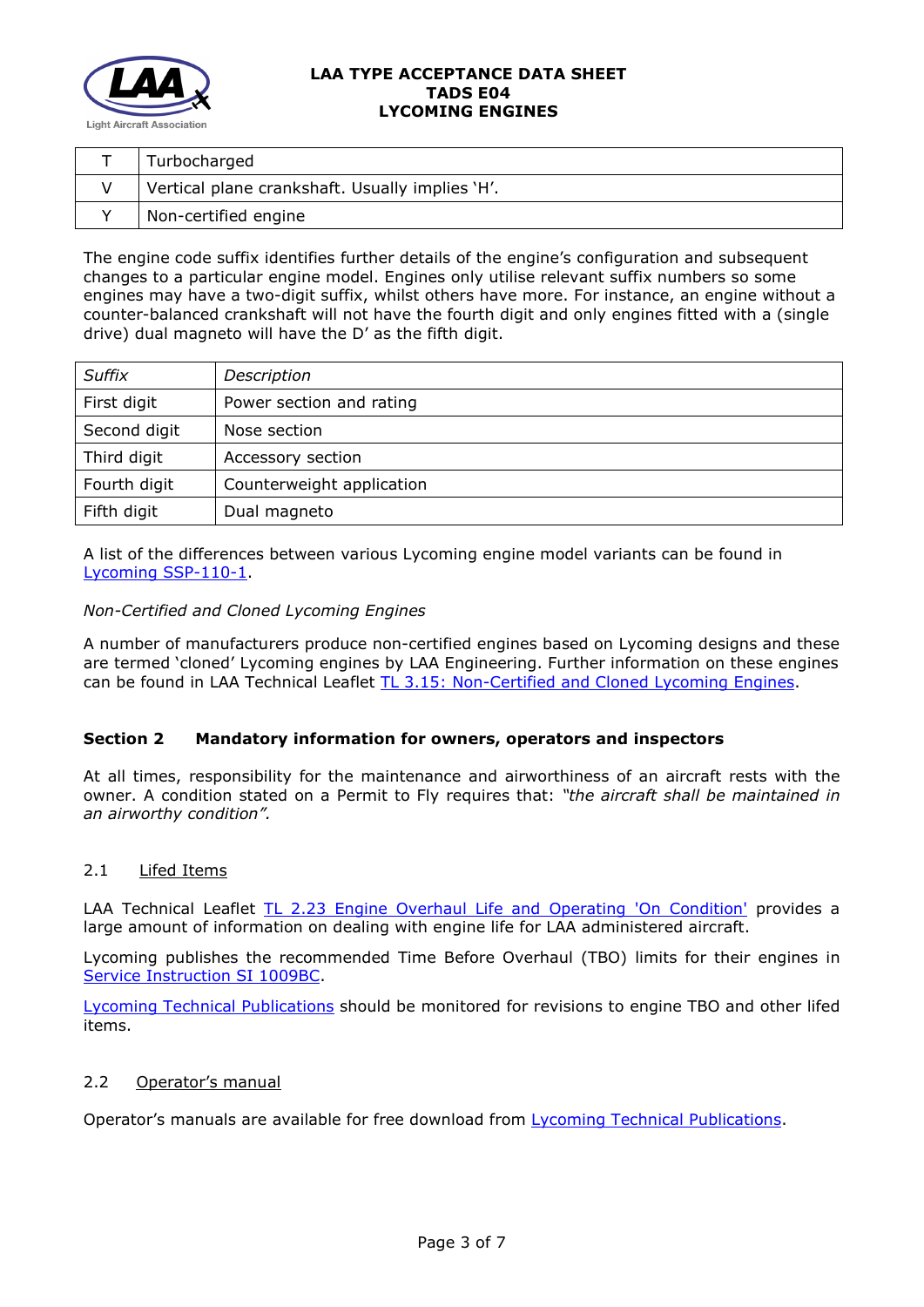

## 2.3 Maintenance Schedule

Regular maintenance is the key to stress free flying. Lycoming engines are generally fitted to LAA administered aircraft that are maintained either in accordance with the CAA Light Aircraft Maintenance Schedule (LAMS) [CAP411](http://www.caa.co.uk/CAP411) or the LAA Generic Maintenance Schedule, further details of which can be found in LAA Technical Leaflet [TL 2.19.](http://www.lightaircraftassociation.co.uk/engineering/TechnicalLeaflets/Operating%20An%20Aircraft/TL%202.19%20The%20LAA%20Generic%20Maintenance%20Schedule.pdf) These maintenance schedules were originally written around the maintenance requirements of traditional aircraft engines, such as Lycoming and Continental. Some aircraft have mandated maintenance requirements and/or schedules which are stated on the aircraft's Operating Limitations document and must be followed.

Where there is no mandatory schedule specified, the generic schedule should be customised to include any specific maintenance activities described in the relevant Lycoming Engine Installation & Operations Manual or Maintenance Manual, in addition to the mandatory maintenance actions specified by Airworthiness Directives.

Lycoming engine Installation & Operator's Manuals (which include Lycoming's recommended maintenance schedules) are available for (free) download from [Lycoming Technical Publications.](https://www.lycoming.com/contact/knowledge-base/publications?field_category_tid=60)

More information on maintenance schedules can be found in the [Aircraft Maintenance](http://www.lightaircraftassociation.co.uk/engineering/Maintenance/Aircraft_Maintenance.html) section of the LAA website.

### 2.4 Airworthiness Directives

Airworthiness Directives (ADs) should be complied with on LAA administered aircraft. The primary source for Airworthiness Directives concerning Lycoming engines, being manufactured in the USA, is the FAA.

Due to the large number of different Lycoming models found in LAA administered aircraft, the ADs are not individually listed in this TADS. Current FAA Airworthiness Directives for individual Lycoming engine models can be found on the [FAA Airworthiness Directives](http://rgl.faa.gov/Regulatory_and_Guidance_Library/rgAD.nsf/Frameset?OpenPage) website.

In most cases ADs identify the engine or range of engines to which they apply by reference to the basic model designation, prefix and suffix codes and are often also serial number specific. Therefore, an AD appearing against an engine model type may or may not apply to a particular example of that model. The full text of the AD must be consulted in order to determine whether the engine is included or excluded by reason of prefix, suffix or serial number. ADs may well refer to a Lycoming Service Bulletin or another form of continuing airworthiness data. See Section 3.3 of this TADS for further information regarding SBs etc. If in doubt, please contact LAA Engineering or a Lycoming service centre for assistance.

Note: the ADs may be listed under a number of names depending on the Type Certificate Holder's name at the time the engine was manufactured or who may have taken over the Type Certificate at some later date.

Specific Lycoming engine ADs may therefore be listed under one of the following Type Certificate Holders' names:

- 1. Lycoming Engines
- 2. Textron Lycoming, AVCO Corporation

Various third-party accessories are fitted to Lycoming engines in the form of carburettors, fuel injection systems, magnetos and starter motors, etc, and whilst most applicable Airworthiness Directives will be listed under the engine model on the FAA AD listings, it would be prudent to check under the accessory manufacturer's name as well.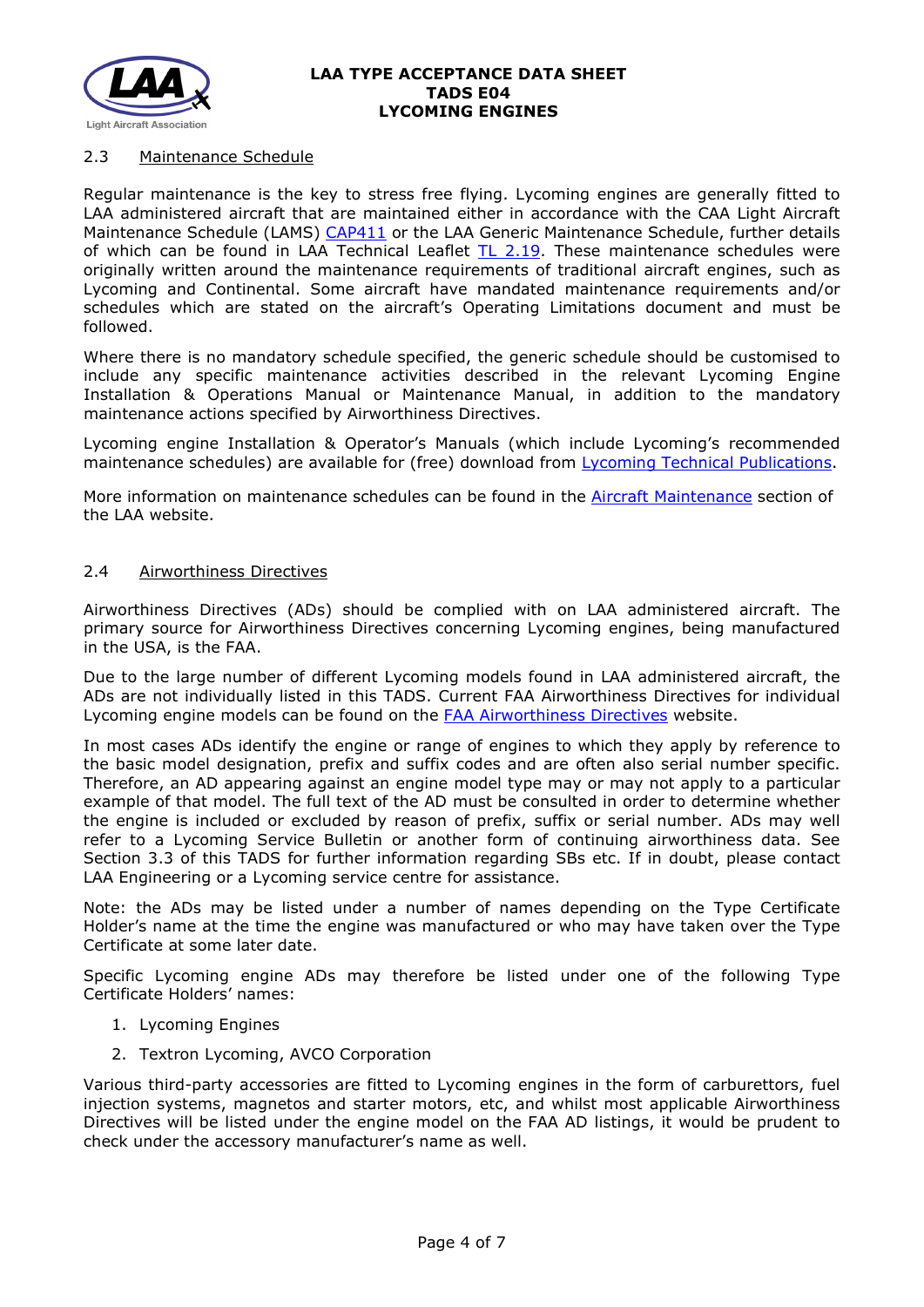

## 2.5 Mandatory Permit Directives (CAP 661)

| MPD 1995-01 | Compliance with ADs | Continued compliance with all ADs and other<br>mandatory requirements applicable when an<br>aircraft was on a C of A. |
|-------------|---------------------|-----------------------------------------------------------------------------------------------------------------------|
|-------------|---------------------|-----------------------------------------------------------------------------------------------------------------------|

Also check the LAA website for MPDs that are non-type specific [\(TL2.22\)](http://www.lightaircraftassociation.co.uk/engineering/TechnicalLeaflets/Operating%20An%20Aircraft/TL%202.22%20non-type%20specific%20MPDs.pdf).

#### 2.6 CAA Mandatory Requirements For Airworthiness CAP 747 and Civil Aircraft Airworthiness Information and Procedures (CAAIP) CAP 562

CAA publications [CAP747](http://www.caa.co.uk/CAP747) and [CAP562](http://www.caa.co.uk/CAP562) contain information that may be relevant to LAA administered aircraft and should be checked for applicability.

In particular, for older engines operating beyond the manufacturer's recommended life, Generic Requirement No 24: 'Light Aircraft Piston Engine Overhaul Periods' should be read alongside LAA Technical Leaflet [TL 2.23: Engine Overhaul Life and Operating 'On Condition'.](http://www.lightaircraftassociation.co.uk/engineering/TechnicalLeaflets/Operating%20An%20Aircraft/TL%202%2023%20Engine%20overhaul%20life%20and%20operating%20on-condition.pdf) Generic Requirements can be found in CAP747: Section 2 'Mandatory Information'.

### 2.7 LAA Required Modifications (including LAA issued AILs, SBs, etc)

None currently issued.

#### 2.8 Additional engine operating limitations to be placarded or shown by instrument markings

Notes:

- Refer to the engine manufacturer's latest documentation for the definitive parameter values and recommended instruments.
- Where an instrument is not fitted, the limit need not be displayed.
- Data stated on the aircraft's Operating Limitations document must be displayed by means of cockpit placards or instrument markings.

Where the engine manufacturer's operating data shows an operating limitation then a means to monitor that parameter must be installed, except when otherwise agreed with LAA Engineering. It may be acceptable to install temporary instrumentation for the flight test programme.

A more restricted operating limitation may be imposed through an aircraft's Operating Limitations or Certificate of Clearance which will take precedence over any other limitation, e.g. if a particular propeller is not approved for an engine's maximum RPM.

### **Section 3 Advice to owners, operators and inspectors**

### 3.1 General

Lycoming produced a publication called the [Lycoming Flyer Key Reprints](file://DELLSBS2011/LAA%20Data/Home/ENGINEER/TADS/_In%20draft/9xx%20LYCOMING/9xx/Lycoming%20Flyer%20Key%20Reprints.pdf) which contains a lot of useful information regarding both the operation and maintenance of Lycoming engines.

# 3.2 Standard Options

The following options may be installed without reference to LAA Engineering (except for aircraft that previously held a Certificate of Airworthiness or aircraft with more than 2 seats, in which cases an email request should be made to LAA Engineering in the first instance), subject to an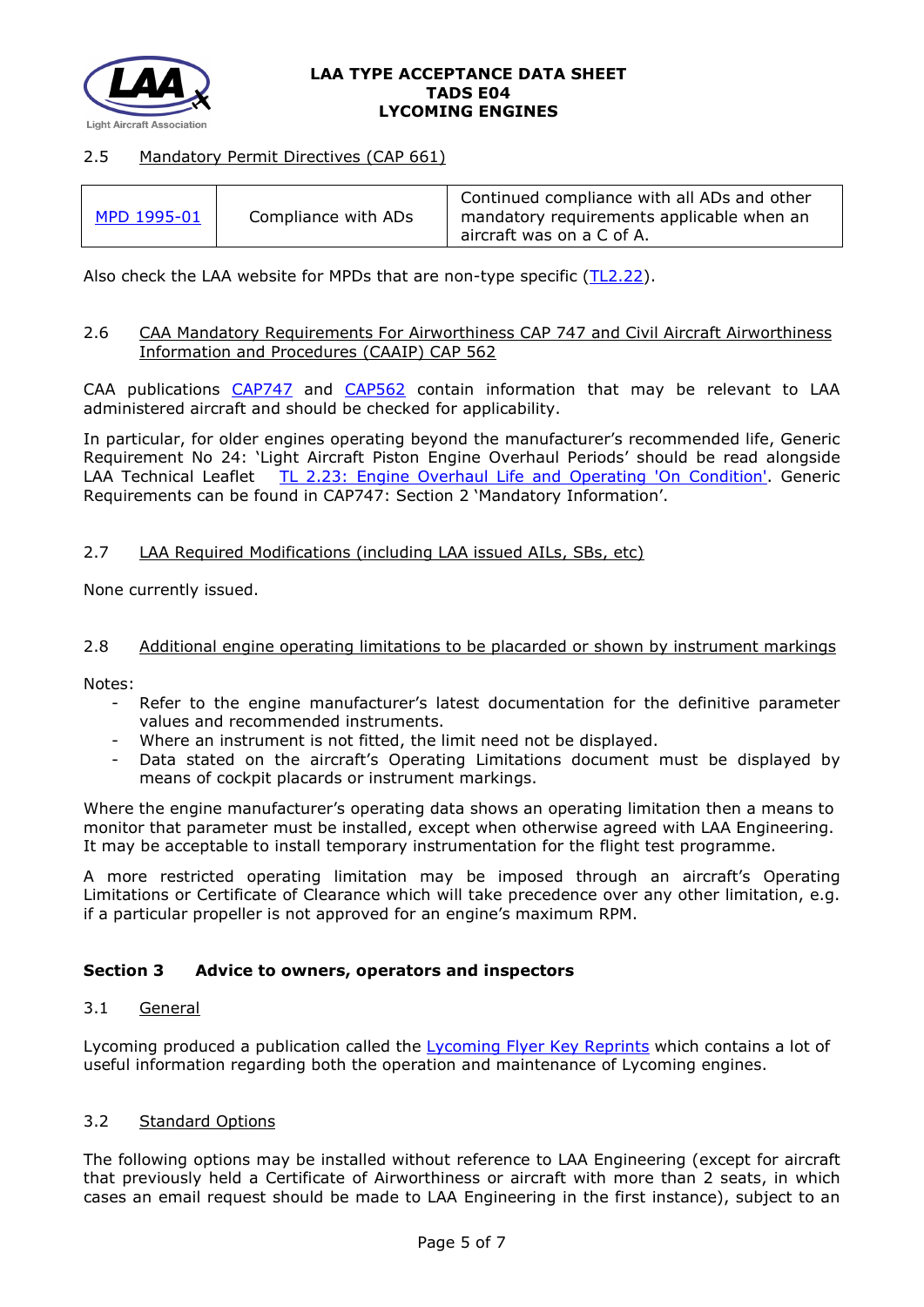

LAA inspector checking the installation against the relevant installation instructions and is compatible with the airframe/engine installation. The inspector must sign a PMR statement in the engine and/or airframe logbook prior to flight with the option fitted.

- 1. Christen 801 inverted oil system (reference LAA Mod 14930)
- 2. Raven inverted oil system (reference LAA Mod 12884)
- 3. 'Half' Raven inverted oil system (installation of air/oil separator without the oil check valve) (reference LAA Mod 12884)
- 4. [B&C VAC-2/4 Inverted Oil Pickup](https://bandc.com/product/bc704-h-inverted-oil-pickup-4-cylinder-lycoming/) vacuum pad adaptor. For further installation details, refer to B&C VAC-2 documentation (use reference 'TADS E04 Section 3.2').

# 3.3 Manufacturer's Information (including Service Bulletins, Service Letters, etc)

Lycoming provides a vast amount of technical and continuing airworthiness information in the [Lycoming Technical Publications](https://www.lycoming.com/contact/knowledge-base/publications) section of their website. Lycoming produces an index of Service Bulletins, Service Instructions and Service Letters in [SSP-112-8.](https://www.lycoming.com/SSP-112-8_INDEX_SERVICE_BULLETINS_LETTERS_AND_INSTRUCTIONS) See also section 3.1 [\(Lycoming](file://DELLSBS2011/LAA%20Data/Home/ENGINEER/TADS/_In%20draft/9xx%20LYCOMING/9xx/Lycoming%20Flyer%20Key%20Reprints.pdf)  [Flyer Key Reprints\)](file://DELLSBS2011/LAA%20Data/Home/ENGINEER/TADS/_In%20draft/9xx%20LYCOMING/9xx/Lycoming%20Flyer%20Key%20Reprints.pdf).

Another potential source of useful information is the Type Certificate Data Sheet. For Lycoming engines, the TCDS for a particular engine can be found on the [FAA TCDS](http://rgl.faa.gov/Regulatory_and_Guidance_Library/rgMakeModel.nsf/Frameset?OpenPage) website. As with the Airworthiness Directives, the TCDS may be listed under one of the various company names of the Type Certificate Holder, not necessarily the obvious one.

In the absence of any over-riding LAA classification, inspections and modifications published in the manufacturer's continuing airworthiness data should be satisfied according to the recommendations therein. It is the owner's responsibility to be aware of and supply such information to their Inspector.

### 3.4 Special Inspection Points

1. Lycoming Ground Power Unit Conversions

There are a few Lycoming GPU conversions in LAA administered aircraft, designated the O-290- G. Strictly speaking Airworthiness Directives do not apply to GPU conversions but it is recommended that O-290 ADs be complied with where considered appropriate. Further technical information is available from the LAA, on request, to owners and inspectors of O-290- G engines.

2. Modified and Unidentified Engines

A small number of LAA aircraft, more often amateur built types, have engines installed which have in some way been modified and/or for which the correct and full model designation is unclear. Owners and Inspectors will need to establish the basic model type and proceed to use their best judgement to determine which Airworthiness Directives should apply.

### 3. Electronic ignition systems

Electronic ignition systems generally affect the timing of the engine and can result in changing the vibration characteristics of the engine, which can induce premature fatigue failure in propellers. For this reason, changes to electronic ignition on Lycoming engines must be applied for by submitting a mod application so that propeller compatibility can be checked, except where the system is installed at initial build/import of the aircraft in which case it will be assessed as part of that process. Makes and models previously approved on the LAA fleet include the Unison LASAR, ElectroAir DIS, Light Speed Plasma II and Plasma III, and E-Mag Ignitions E-Mag and P-Mag units.